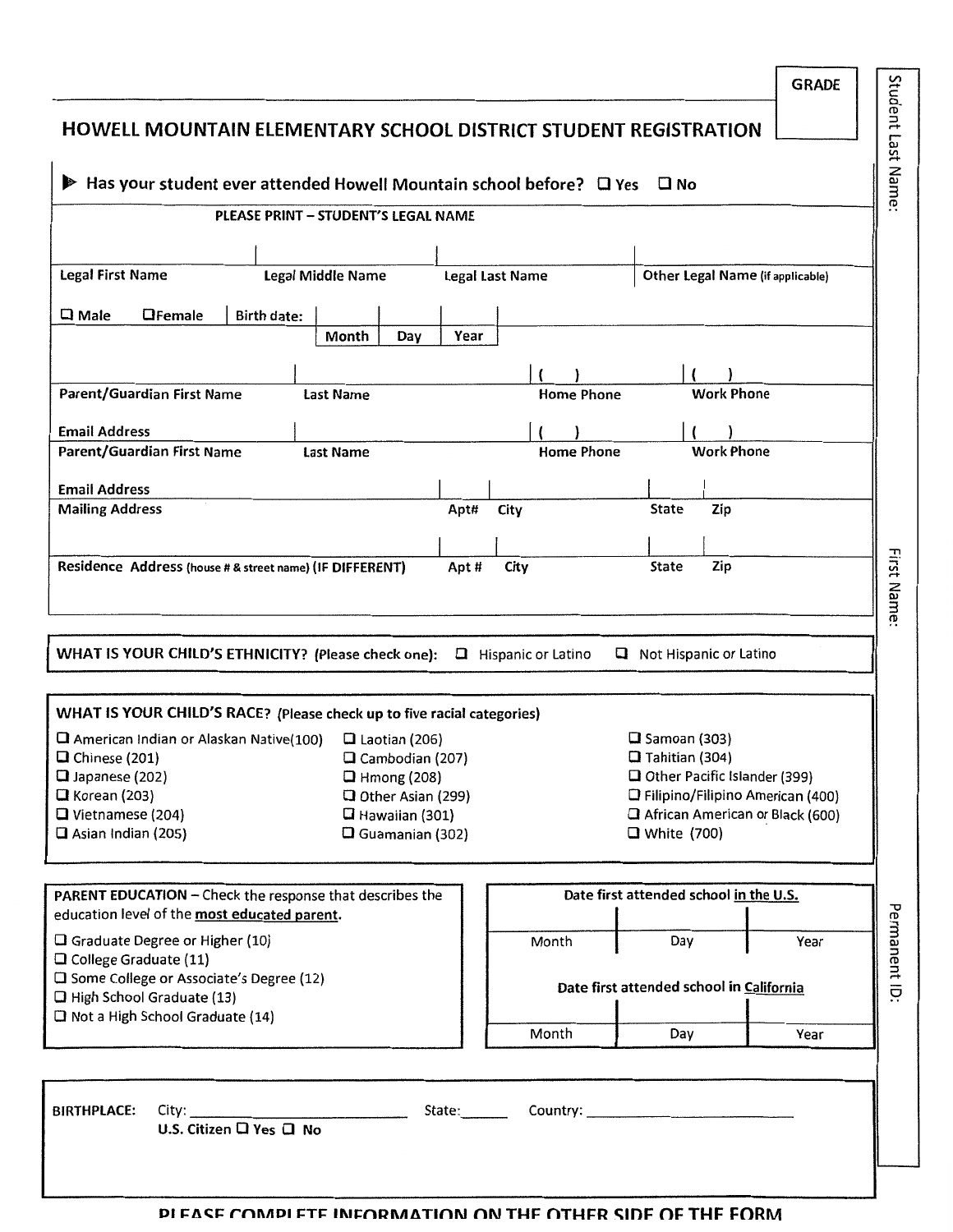| In which language do you wish to receive written communications from the school? $\Box$ English $\Box$ Spanish                                                                                                                                                                                                                                                                                                                                                                                                                                                                                                                 |                                                                                                                 |                                                                                                                                                                                                                               |                   |
|--------------------------------------------------------------------------------------------------------------------------------------------------------------------------------------------------------------------------------------------------------------------------------------------------------------------------------------------------------------------------------------------------------------------------------------------------------------------------------------------------------------------------------------------------------------------------------------------------------------------------------|-----------------------------------------------------------------------------------------------------------------|-------------------------------------------------------------------------------------------------------------------------------------------------------------------------------------------------------------------------------|-------------------|
| Residence - where is your child/family currently living? (federally mandated by NCLB) - Please check appropriate box:<br>$\square$ In a single family permanent residence (house, apartment, condo, mobile home)<br>$\Box$ Doubled-up (sharing housing with other families/individuals due to economic ? $\Box$ Unsheltered (car/campsite)(12)<br>hardship or loss) (11)<br>$\Box$ In a shelter or transitional housing program (10)                                                                                                                                                                                           |                                                                                                                 | $\Box$ In a motel/hotel (09)                                                                                                                                                                                                  | Student Last Name |
| Parent/Guardianship Information (with whom the student lives) - check all that apply                                                                                                                                                                                                                                                                                                                                                                                                                                                                                                                                           |                                                                                                                 |                                                                                                                                                                                                                               |                   |
| $\Box$ Father $\Box$ Mother $\Box$ Both $\Box$ Step-Father $\Box$ Step-Mother $\Box$ Guardian $\Box$ Foster/Group Home $\Box$ Other _______<br>Is the above (checked) person (s) the student's LEGAL guardian? $\Box$ Yes $\Box$ No If No, please complete a "Caregiver Affidavit"<br>If there is a legal custody agreement regarding this student, please check one: $\Box$ Joint Custody $\Box$ Sole Custody $\Box$ Guardian                                                                                                                                                                                                 |                                                                                                                 |                                                                                                                                                                                                                               |                   |
| PLEASE COMPLETE INFORMATION BELOW FOR PARENT(S)/GUARDIAN WITH WHOM THE STUDENT LIVES:                                                                                                                                                                                                                                                                                                                                                                                                                                                                                                                                          |                                                                                                                 |                                                                                                                                                                                                                               |                   |
| 1. $\Box$ Father $\Box$ Step Father/Guardian (check one)                                                                                                                                                                                                                                                                                                                                                                                                                                                                                                                                                                       |                                                                                                                 |                                                                                                                                                                                                                               |                   |
| Employer: ____________________                                                                                                                                                                                                                                                                                                                                                                                                                                                                                                                                                                                                 |                                                                                                                 | Daytime Phone # (____) ________                                                                                                                                                                                               |                   |
| 2. O Mother O Step Mother/Guardian (check one) Full Name: _______________________                                                                                                                                                                                                                                                                                                                                                                                                                                                                                                                                              |                                                                                                                 |                                                                                                                                                                                                                               |                   |
|                                                                                                                                                                                                                                                                                                                                                                                                                                                                                                                                                                                                                                |                                                                                                                 |                                                                                                                                                                                                                               |                   |
| DUPLICATE MAILING - If divorced/separated & joint custody allows duplicate mailing/information to be given to other parent,<br>Please include their name, address, and phone number:                                                                                                                                                                                                                                                                                                                                                                                                                                           |                                                                                                                 |                                                                                                                                                                                                                               |                   |
|                                                                                                                                                                                                                                                                                                                                                                                                                                                                                                                                                                                                                                |                                                                                                                 |                                                                                                                                                                                                                               |                   |
|                                                                                                                                                                                                                                                                                                                                                                                                                                                                                                                                                                                                                                |                                                                                                                 | Phone #: (                                                                                                                                                                                                                    |                   |
| Mailing Address: _________________________________City: ________________________ State: ________ Zip code:__________                                                                                                                                                                                                                                                                                                                                                                                                                                                                                                           |                                                                                                                 |                                                                                                                                                                                                                               | First Name        |
| Other children in the home:                                                                                                                                                                                                                                                                                                                                                                                                                                                                                                                                                                                                    | Name:                                                                                                           | Birthdate:                                                                                                                                                                                                                    |                   |
|                                                                                                                                                                                                                                                                                                                                                                                                                                                                                                                                                                                                                                |                                                                                                                 |                                                                                                                                                                                                                               |                   |
|                                                                                                                                                                                                                                                                                                                                                                                                                                                                                                                                                                                                                                |                                                                                                                 |                                                                                                                                                                                                                               |                   |
|                                                                                                                                                                                                                                                                                                                                                                                                                                                                                                                                                                                                                                |                                                                                                                 |                                                                                                                                                                                                                               |                   |
|                                                                                                                                                                                                                                                                                                                                                                                                                                                                                                                                                                                                                                |                                                                                                                 |                                                                                                                                                                                                                               |                   |
| <b>MOST RECENT SCHOOL ATTENDED:</b><br>School                                                                                                                                                                                                                                                                                                                                                                                                                                                                                                                                                                                  | Address/City/State/Zip                                                                                          | Grade(s)                                                                                                                                                                                                                      | Date(s)           |
| Are there psychological or confidential reports available from your child's former school? $\Box$ Yes $\Box$ No<br>Has your child been suspended? $\Box$ Yes $\Box$ No Has your child ever been expelled? $\Box$ Yes $\Box$ No<br>What special services has your child received? (please check all boxes that apply)<br>Special Education: $\Box$ Resource (RSP) $\Box$ Special Day Class (SDC) $\Box$ Speech/Language $\Box$ 504<br>Other: Q Gifted (GATE) Q Remedial Math Q Remedial Reading Q Counseling Q English Language Development<br>□ Help to Improve Attendance/ Behavior □ Other (Specify) _______________________ |                                                                                                                 |                                                                                                                                                                                                                               | Permanent ID      |
| Signature of Parent/Guardian:                                                                                                                                                                                                                                                                                                                                                                                                                                                                                                                                                                                                  | the contract of the contract of the contract of the contract of the contract of the contract of the contract of | Date: and the contract of the contract of the contract of the contract of the contract of the contract of the contract of the contract of the contract of the contract of the contract of the contract of the contract of the |                   |

#### **PI FACE COMADI ETE INIEODMATIONI ON TUE OTHER CIRE OF THE FORMA**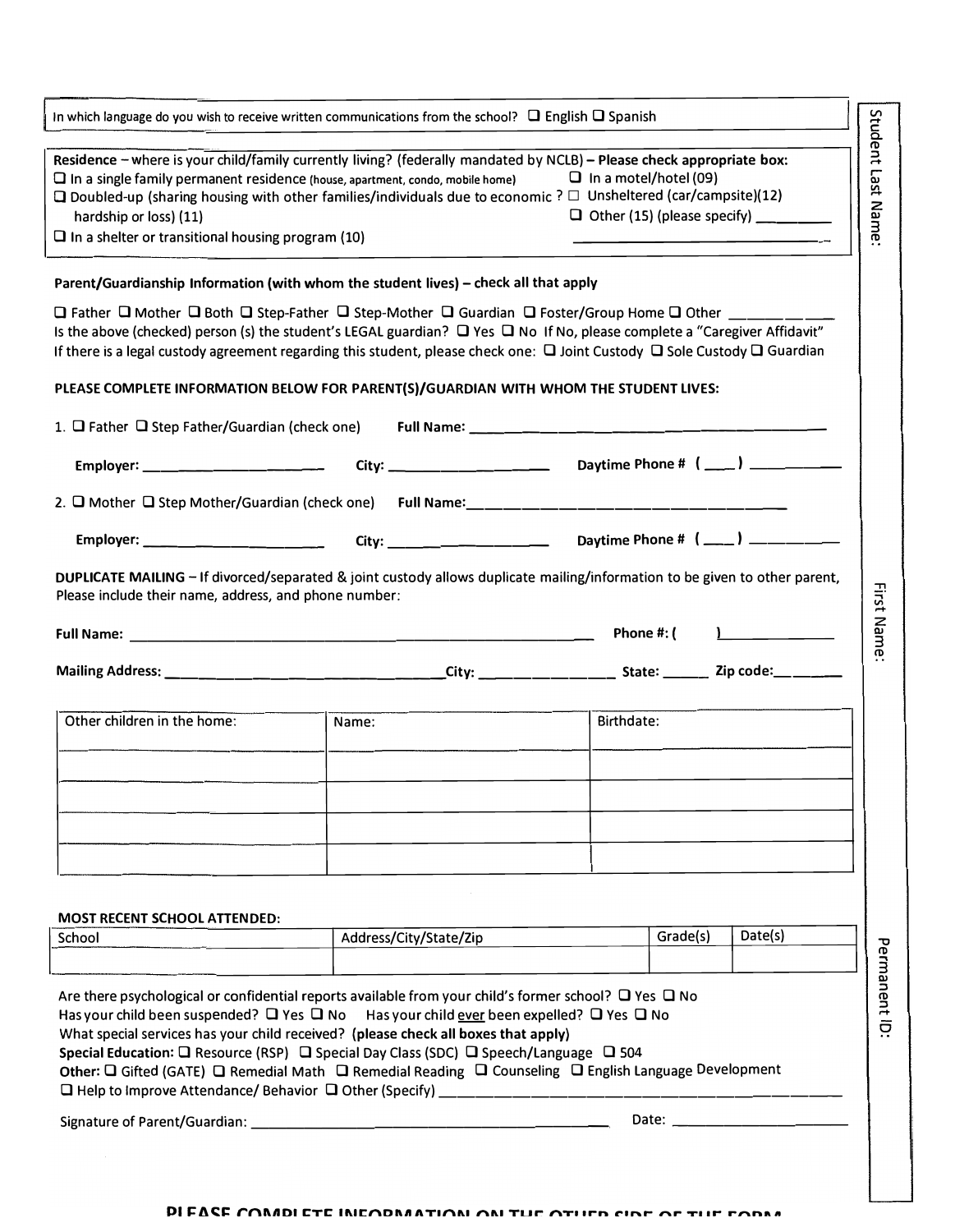

#### HOWELL MOUNTAIN ELEMENTARY SCHOOL DISTRICT Student Emergency and Release Form CONFIDENTIAL

### PLEASE PRINT IN INK

| $\mathbf{r}$ . There is a second to the second second the second second second second second second second second second second second second second second second second second second second second second second second second<br>Student's Name: | Male/Female                        | Date of Birth: |      |  |
|------------------------------------------------------------------------------------------------------------------------------------------------------------------------------------------------------------------------------------------------------|------------------------------------|----------------|------|--|
| Home Address:                                                                                                                                                                                                                                        | City:                              |                | Zip: |  |
|                                                                                                                                                                                                                                                      |                                    |                |      |  |
| Mailing Address:                                                                                                                                                                                                                                     | $\overline{\text{Zip: }}$<br>City: |                |      |  |
| Family Physician:                                                                                                                                                                                                                                    | Physician Phone:                   |                |      |  |
| Insurance Company:                                                                                                                                                                                                                                   | Insurance Policy Number:           |                |      |  |
| <b>EMERGENCY CONTACTS</b>                                                                                                                                                                                                                            |                                    |                |      |  |
| Parent/Guardian:                                                                                                                                                                                                                                     | Relation:                          |                |      |  |
| Phone:                                                                                                                                                                                                                                               | Alternate Phone:                   |                |      |  |
| E-mail Address:                                                                                                                                                                                                                                      |                                    |                |      |  |
| Parent/Guardian:                                                                                                                                                                                                                                     | Relation:                          |                |      |  |
| Phone:                                                                                                                                                                                                                                               | Alternate Phone:                   |                |      |  |
|                                                                                                                                                                                                                                                      |                                    |                |      |  |
| E-mail Address:                                                                                                                                                                                                                                      |                                    |                |      |  |
| OTHER EMERGENCY CONTACTS (Only people in this section will be allowed to pick up your child. Use another sheet if needed)                                                                                                                            |                                    |                |      |  |
| Name:                                                                                                                                                                                                                                                | Relation:                          |                |      |  |
| Phone:                                                                                                                                                                                                                                               | Alternate Phone:                   |                |      |  |
|                                                                                                                                                                                                                                                      |                                    |                |      |  |
| Name.                                                                                                                                                                                                                                                | Relation:                          |                |      |  |
| Phone:                                                                                                                                                                                                                                               | Alternate Phone:                   |                |      |  |
|                                                                                                                                                                                                                                                      |                                    |                |      |  |
| Name:                                                                                                                                                                                                                                                | Relation:                          |                |      |  |
| Phone:                                                                                                                                                                                                                                               | Alternate Phone:                   |                |      |  |
|                                                                                                                                                                                                                                                      |                                    |                |      |  |
| Name:                                                                                                                                                                                                                                                | Relation:                          |                |      |  |
| Phone:                                                                                                                                                                                                                                               | Alternate Phone:                   |                |      |  |
| Name:                                                                                                                                                                                                                                                | Relation:                          |                |      |  |
|                                                                                                                                                                                                                                                      |                                    |                |      |  |
| Phone:                                                                                                                                                                                                                                               | Alternate Phone:                   |                |      |  |
|                                                                                                                                                                                                                                                      |                                    |                |      |  |
| Parent/Guardian Signature                                                                                                                                                                                                                            |                                    | Date:          |      |  |

## **SIGN BOTH SIDES**  $(OVER)$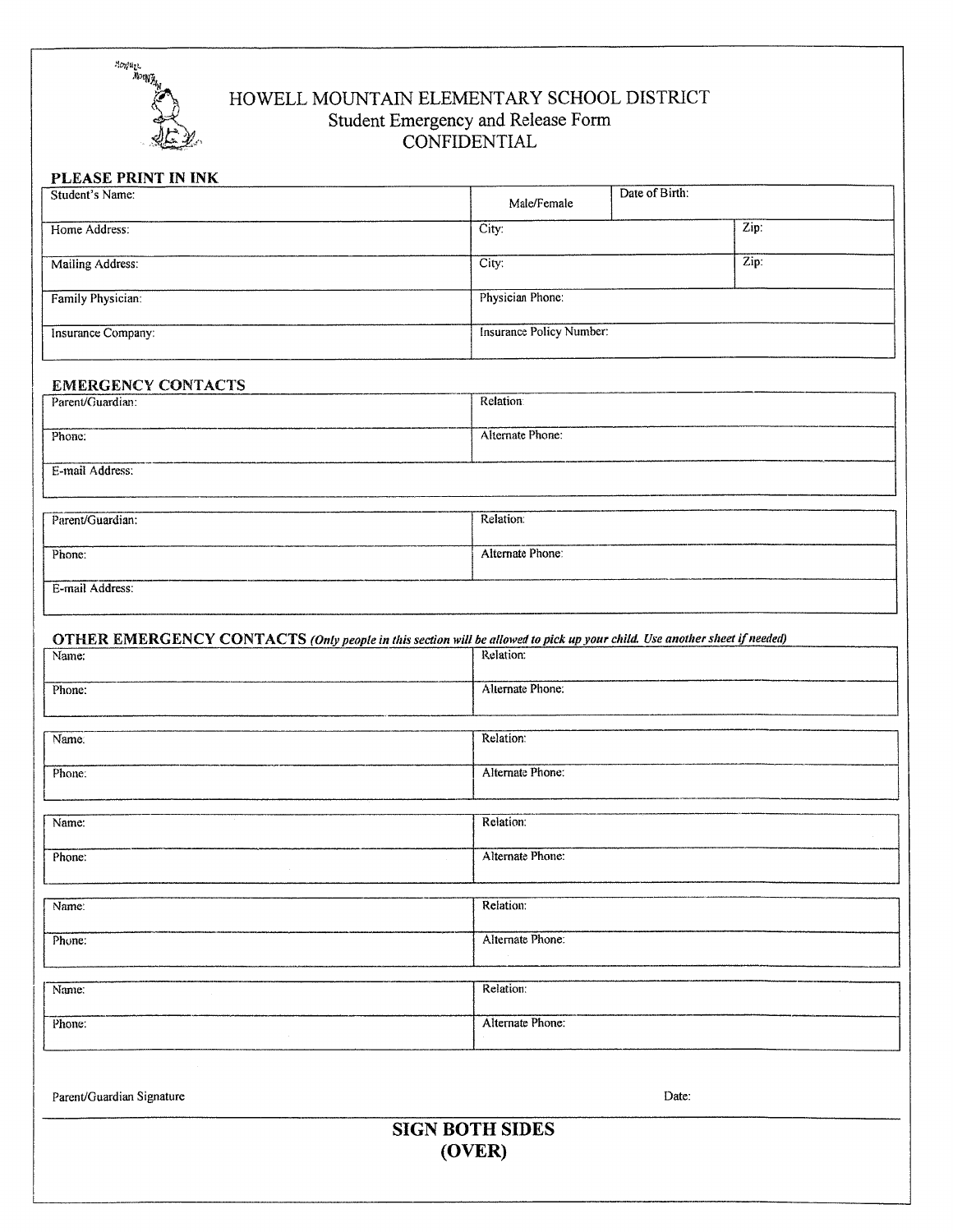| SPECIAL NEEDS:           | Yes | N <sub>0</sub> | Frequency and/or Severity | <b>SPECIAL NEEDS:</b> | Yes | 脒!Fr | Frequency and/or Severity |
|--------------------------|-----|----------------|---------------------------|-----------------------|-----|------|---------------------------|
| Allergies                | e   |                |                           | Hearing Impaired      |     |      |                           |
| Asthma                   |     |                |                           | Nose Bleeds           |     |      |                           |
| Bedwetting               | O   |                |                           | Physical Handicap     |     |      |                           |
| Behavioral or Cognitive  |     |                |                           | Sleepwalking          |     |      |                           |
| <b>Diabetes</b>          |     |                |                           | Stomach Aches         |     |      |                           |
| Epilepsy                 |     |                |                           | Vegetarian/Vegan      |     |      |                           |
| English Language Learner |     |                |                           | Visually Impaired     |     |      |                           |
| Fainting                 |     |                |                           | Other                 |     |      |                           |
| Headaches                |     |                |                           | Other                 |     |      |                           |

Please Explain any Item checked above:

#### **MEDICATIONS:**

Medications, including over-the-counter medications, can only be administered by designated trained personnel from your child's school, provided that this form is signed by the authorized health care provider AND the parent or guardian. Over-the-counter medications include, but aren't limited to: sunscreen, allergy remedies (Benadryl, etc), antiseptic and/or topical ointments, cold remedies, insect bite remedies, non-aspirin substitutes and poison oak remedies. Medications must be packaged individually in pharmacy-prepared containers (with only amount to be administered) and given directly to your school personnel. Medication labels must include:

> Student's Name Authorized Health Care Provider Name of Medication

Dose of Medication Method of Administration Time of Administration

#### PHYSICIAN'S STATEMENT OF REQUIRED MEDICATON:

Student's Name

should be given the following medication as designated below:

| Medication                           | Dosage                                                                                                                                                                                                             | Method of Administration | Time of Administration | Special Instructions and/or precautions |  |  |
|--------------------------------------|--------------------------------------------------------------------------------------------------------------------------------------------------------------------------------------------------------------------|--------------------------|------------------------|-----------------------------------------|--|--|
|                                      |                                                                                                                                                                                                                    |                          |                        |                                         |  |  |
|                                      |                                                                                                                                                                                                                    |                          |                        |                                         |  |  |
| $\sim$                               |                                                                                                                                                                                                                    |                          |                        |                                         |  |  |
|                                      |                                                                                                                                                                                                                    |                          |                        |                                         |  |  |
| □<br>Please allow<br>Physician Name: | to keep an inhaler with him/her at all times. He/she is competent to safely self-administer medication.<br>to keep an epi-pen with him/her at all times. He/she is competent to safely self-administer medication. |                          |                        |                                         |  |  |
|                                      |                                                                                                                                                                                                                    | Phone:                   |                        |                                         |  |  |
| Signature:                           |                                                                                                                                                                                                                    | Date:                    |                        |                                         |  |  |
| Parent/Guardian Signature            |                                                                                                                                                                                                                    |                          | Date:                  |                                         |  |  |
|                                      |                                                                                                                                                                                                                    |                          |                        |                                         |  |  |
|                                      |                                                                                                                                                                                                                    |                          |                        |                                         |  |  |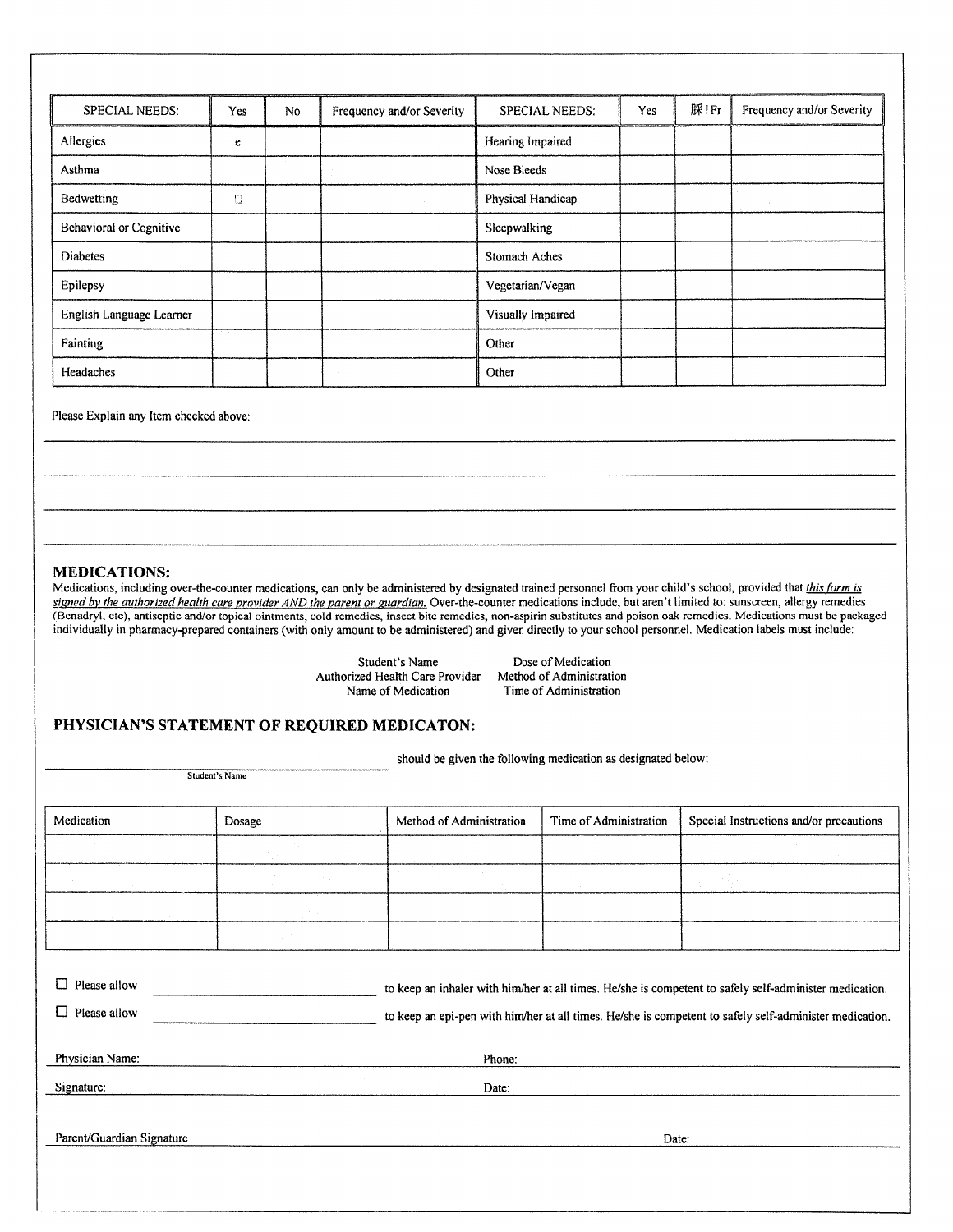|                                                                                                                                                                                                                                                                                                                                                                                                                                                                                     | <b>HOME LANGUAGE SURVEY</b> |                                                                                                                                                                      |
|-------------------------------------------------------------------------------------------------------------------------------------------------------------------------------------------------------------------------------------------------------------------------------------------------------------------------------------------------------------------------------------------------------------------------------------------------------------------------------------|-----------------------------|----------------------------------------------------------------------------------------------------------------------------------------------------------------------|
| (Surname / Family Name)<br>Name of Student:                                                                                                                                                                                                                                                                                                                                                                                                                                         | (First Given Name)          | (Second Given Name)                                                                                                                                                  |
| Level:<br>Grade<br>Age of Student:                                                                                                                                                                                                                                                                                                                                                                                                                                                  | Teacher Name:               |                                                                                                                                                                      |
| Directions to Parents and Guardians:                                                                                                                                                                                                                                                                                                                                                                                                                                                |                             |                                                                                                                                                                      |
| The California Education Code contains legal requirements which direct schools to assess the English language proficiency of<br>students. The process begins with determining the language(s) spoken in the home of each student. The responses to the<br>home language survey will assist in determining if a student's proficiency in English should be tested. This information is<br>essential in order for the school to provide adequate instructional programs and services. |                             |                                                                                                                                                                      |
| As parents or guardians, your cooperation is requested in complying with these requirements. Please respond to each of the<br>you may request correction before your student's English proficiency is assessed.<br>four questions listed below as accurately as<br>space provided. Please do not leave any qu                                                                                                                                                                       |                             | possible. For each question, write the name(s) of the language(s) that apply in the<br>uestion unanswered. If an error is made completing this home language survey, |
| 1. Which language did your child learn when he/she first began to talk?                                                                                                                                                                                                                                                                                                                                                                                                             |                             |                                                                                                                                                                      |
| Which language does your child most frequently speak at home?<br>$\overline{\mathbf{v}}$                                                                                                                                                                                                                                                                                                                                                                                            |                             |                                                                                                                                                                      |
| or guardians) most frequently use<br>Which language do you (the parents<br>when speaking with your child?<br>က်                                                                                                                                                                                                                                                                                                                                                                     |                             |                                                                                                                                                                      |
| Which language is most often spoken by adults in the home?<br>(parents, guardians, grandparents, or any other adults)<br>$\vec{f}$                                                                                                                                                                                                                                                                                                                                                  |                             |                                                                                                                                                                      |
| Please sign and date this form in the spaces provided below, then return this form to your child's teacher. Thank you for your<br>cooperation.                                                                                                                                                                                                                                                                                                                                      |                             |                                                                                                                                                                      |
| Signature of Parent or Guardian                                                                                                                                                                                                                                                                                                                                                                                                                                                     | Date                        |                                                                                                                                                                      |
|                                                                                                                                                                                                                                                                                                                                                                                                                                                                                     |                             |                                                                                                                                                                      |

California Department of Education Form HLS, Revised December 2016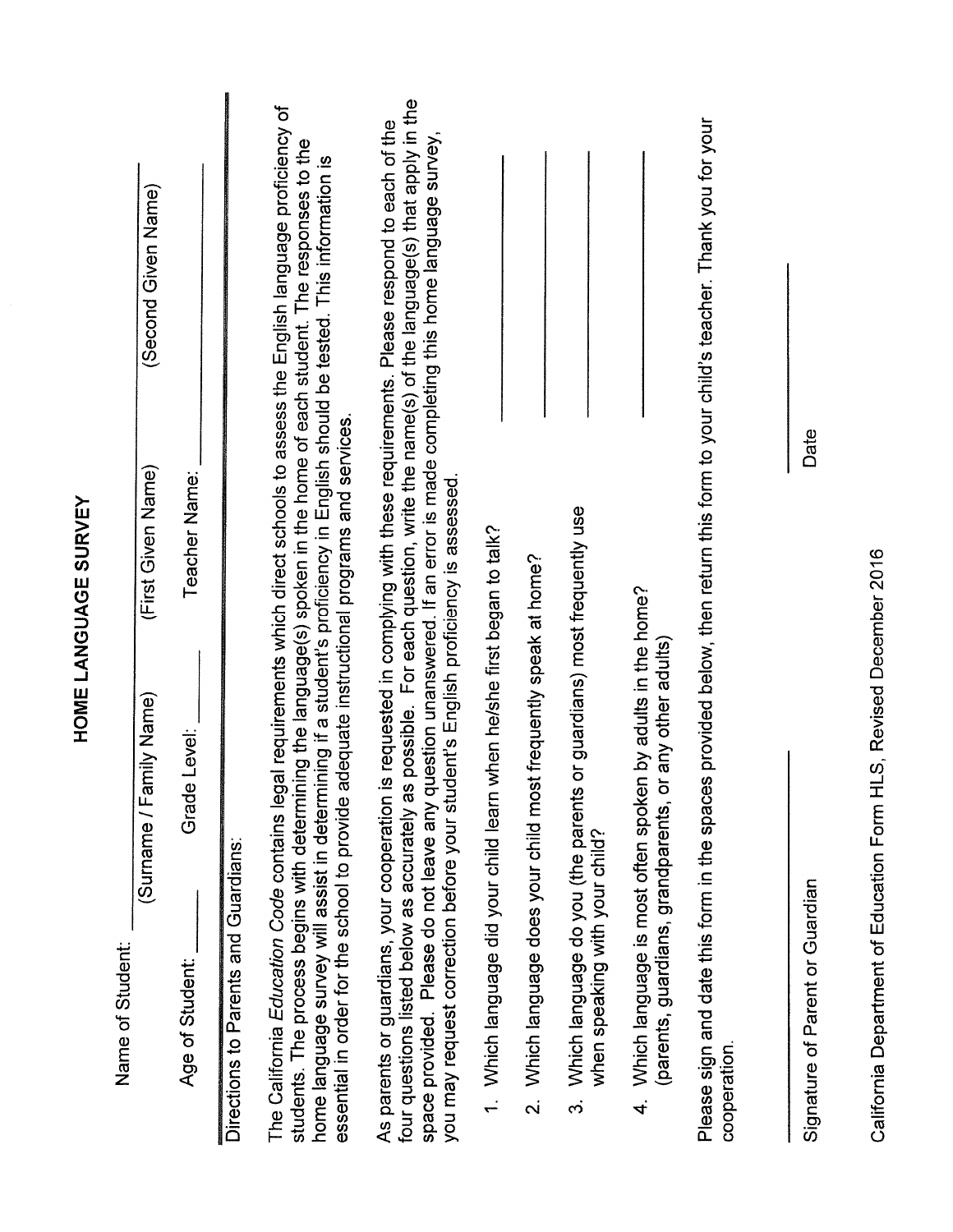## HOWELL MOUNTAIN ELEMENTARY SCHOOL MEDICAL/HEALTH CONCERNS FORM

Please fill out the *first* section for each student any other applicable sections. Please sign

| <b>Student Name:</b>   |                             | Age: |     | Grade:                           | Date of Birth:              |
|------------------------|-----------------------------|------|-----|----------------------------------|-----------------------------|
|                        |                             |      |     |                                  |                             |
| Allergies (List Below) | Medical Issues (List Below) |      |     | Medication Required (List Below) | Dietary Issues (List Below) |
| Yes<br>No              | Yes<br>No.                  |      | Yes | No                               | No<br>Yes                   |

| ALLERGIES                                   |  |
|---------------------------------------------|--|
| Please List All Allergies and Remedies Here |  |
|                                             |  |
|                                             |  |
|                                             |  |
|                                             |  |
|                                             |  |

 $m = 1$ 

## **MEDICAL ISSUES**

Please List All Medical Issues Here

#### **MEDICATION REQUIRED**

Please List All Medications. A Separate Form Is Necessary For School Administration Of Medication

ţ.

#### **DIETARY ISSUES**

Please List All Dietary Issues Here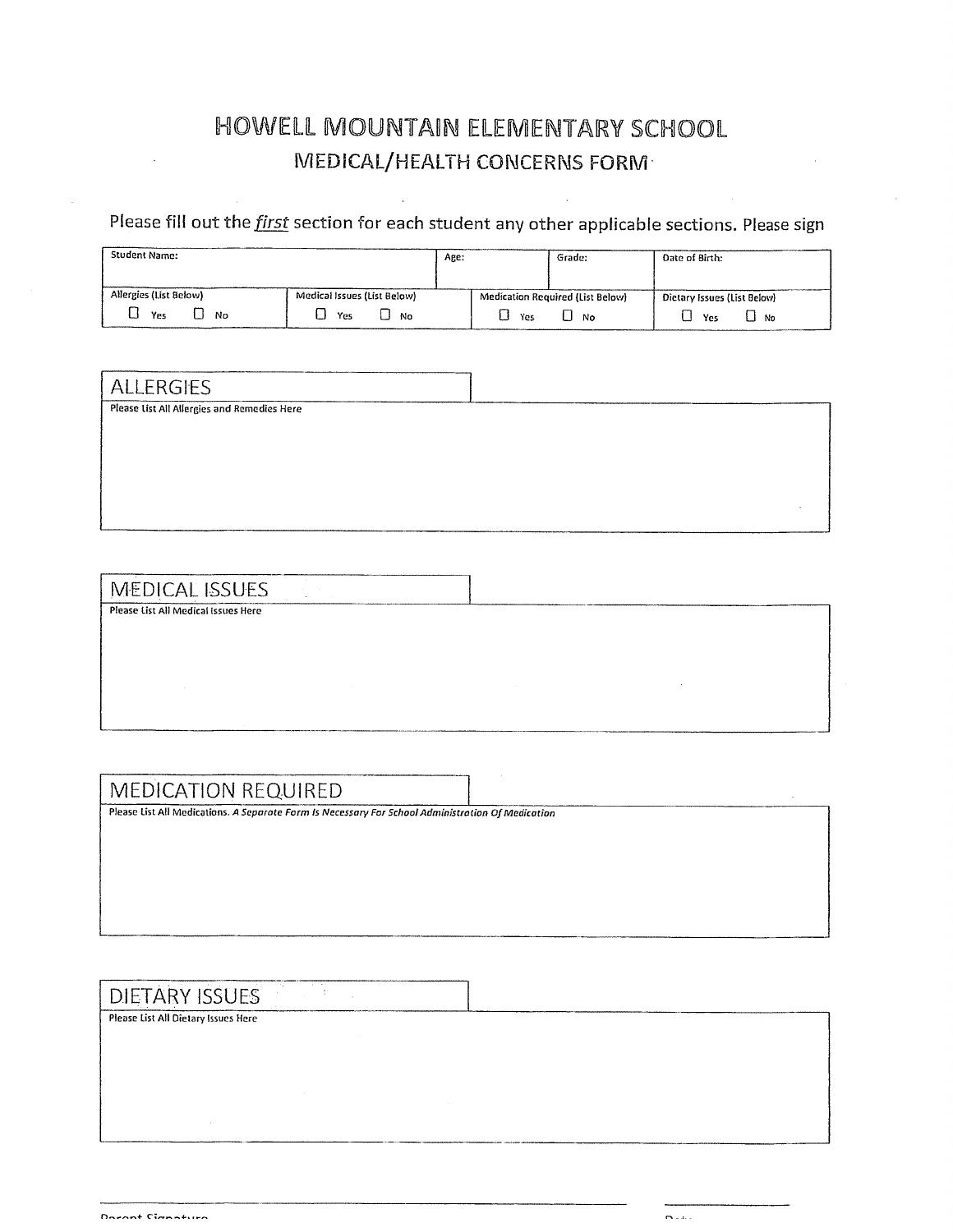| <b>Howell Mountain Elementary School District</b>                                                                                                                                                                                                                                                                                     | lo, ng |
|---------------------------------------------------------------------------------------------------------------------------------------------------------------------------------------------------------------------------------------------------------------------------------------------------------------------------------------|--------|
|                                                                                                                                                                                                                                                                                                                                       |        |
| <b>PHOTO RELEASE FORM</b><br>Howell Mountain Elementary School District                                                                                                                                                                                                                                                               |        |
|                                                                                                                                                                                                                                                                                                                                       |        |
| permission to publish without charge, photographs taken:                                                                                                                                                                                                                                                                              |        |
| During the 2021-2022 School Year for school functions and events<br>$\Box$                                                                                                                                                                                                                                                            |        |
| Only for the activity listed below:<br>$\Box$                                                                                                                                                                                                                                                                                         |        |
| These photographs may be used in publications, including electronic publications, or in audio-visual presentations,<br>promotional literature, advertising, on the school's or teacher web sites, or in other, similar ways.<br>The actual/legal name of the subject may also be used:<br><b>NO</b><br>$\Box$<br>$\Box$<br><b>YES</b> |        |
| Printed Name of Parent/Guardian:                                                                                                                                                                                                                                                                                                      |        |
| Signature of Parent/Guardian:                                                                                                                                                                                                                                                                                                         |        |
| Date:                                                                                                                                                                                                                                                                                                                                 |        |
| Address of Parent/Guardian:                                                                                                                                                                                                                                                                                                           |        |
| City/State:                                                                                                                                                                                                                                                                                                                           |        |
| If necessary, I can be contacted at:                                                                                                                                                                                                                                                                                                  |        |
| Work<br>$\Box$<br>Home<br>$\Box$                                                                                                                                                                                                                                                                                                      |        |
| Telephone:<br>Email (optional):                                                                                                                                                                                                                                                                                                       |        |
|                                                                                                                                                                                                                                                                                                                                       |        |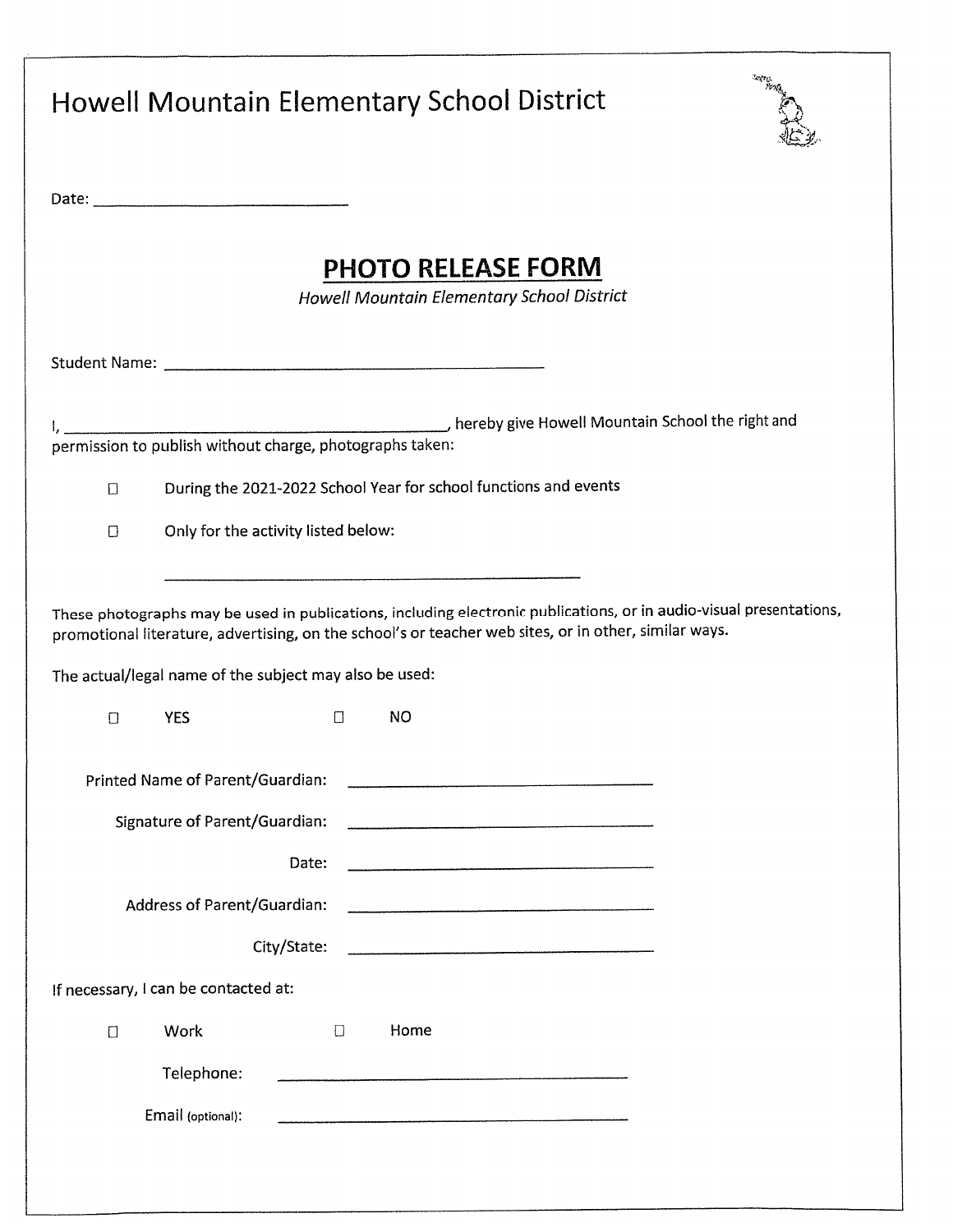## Verification of Residency Form - Choose one (A, B or C) and Sign Affidavit

Prior to admission, and yearly thereafter, students living within the district must provide proof of residency.

California Education Code (Section 48204) requires that a student be enrolled in, and attend, the school that is within the district in which the student's parent(s) or legal guardian(s) reside(s)

#### 

|                                  |                          | A. Homeowner's Statement of Residency                                                                                                                                                                                                                         |              |                           |           |  |  |
|----------------------------------|--------------------------|---------------------------------------------------------------------------------------------------------------------------------------------------------------------------------------------------------------------------------------------------------------|--------------|---------------------------|-----------|--|--|
|                                  |                          | Student Last Name                                                                                                                                                                                                                                             |              | Student First Name        |           |  |  |
|                                  | Homeowner's<br>Statement |                                                                                                                                                                                                                                                               |              |                           |           |  |  |
|                                  |                          | Address                                                                                                                                                                                                                                                       |              | City                      | Zip       |  |  |
|                                  |                          |                                                                                                                                                                                                                                                               |              |                           |           |  |  |
|                                  |                          | I certify that this student resides with me during the school week at this address which is a residence that I (we) own                                                                                                                                       |              |                           |           |  |  |
|                                  |                          | which lies within the boundaries of the Howell Mountain Elementary School District                                                                                                                                                                            |              |                           |           |  |  |
|                                  |                          | B. Renter's Statement of Residency                                                                                                                                                                                                                            |              |                           |           |  |  |
|                                  |                          | Student Last Name                                                                                                                                                                                                                                             |              | <b>Student First Name</b> |           |  |  |
|                                  |                          |                                                                                                                                                                                                                                                               |              |                           |           |  |  |
|                                  | Renter's<br>Statement    | Address                                                                                                                                                                                                                                                       |              | City                      | Zip       |  |  |
|                                  |                          |                                                                                                                                                                                                                                                               |              |                           |           |  |  |
|                                  |                          | I certify that this student resides with me during the school week at this address which is a residence that I (we) rent                                                                                                                                      |              |                           |           |  |  |
|                                  |                          | which lies within the boundaries of the Howell Mountain Elementary School District                                                                                                                                                                            |              |                           |           |  |  |
|                                  |                          | C. Host Family/Owner/Landlord Statement (for those not living in a home they own or rent)                                                                                                                                                                     |              |                           |           |  |  |
|                                  |                          | <b>Student First Name</b><br>Student Last Name                                                                                                                                                                                                                |              |                           |           |  |  |
|                                  |                          |                                                                                                                                                                                                                                                               |              |                           |           |  |  |
|                                  |                          | Address                                                                                                                                                                                                                                                       |              | City                      | Zip       |  |  |
|                                  |                          |                                                                                                                                                                                                                                                               |              |                           |           |  |  |
|                                  |                          | I certify that I am the owner/landlord of this residence which lies within the boundaries of the Howell Mountain                                                                                                                                              |              |                           |           |  |  |
| Host Owner/Landlord<br>Statement |                          | Elementary School District. I further certify that this student and his/her parent/guardian are residing at this address. I<br>declare under penalty of perjury under the laws of the State of California that the foregoing is true and correct.             |              |                           |           |  |  |
|                                  |                          |                                                                                                                                                                                                                                                               |              |                           |           |  |  |
|                                  |                          | Landlord/Property Owner Signature                                                                                                                                                                                                                             | ID Checked □ | Date Signed               | Telephone |  |  |
|                                  |                          |                                                                                                                                                                                                                                                               |              |                           |           |  |  |
|                                  |                          | Parent/Guardian Affidavit (Statement of Veracity)                                                                                                                                                                                                             |              |                           |           |  |  |
|                                  |                          | I am aware and understand that should this statement be found to be false: I could be held liable for the expense of education                                                                                                                                |              |                           |           |  |  |
|                                  |                          | for my student at a cost based on the state's revenue limit per school year. My student will be dropped from enrollment and<br>required to transfer to his/her resident district. I am aware and understand that it is my responsibility to notify the school |              |                           |           |  |  |
|                                  |                          | should my student or I move from this address.                                                                                                                                                                                                                |              |                           |           |  |  |
|                                  |                          | I declare under penalty of perjury, under the laws of the State of California,                                                                                                                                                                                |              |                           |           |  |  |
|                                  | of Veracity              | that the foregoing is true and correct.                                                                                                                                                                                                                       |              |                           |           |  |  |
| Affidavit Statement              |                          | In accordance with state compliance, I have attached the required documentation as proof of residence for enrollment.                                                                                                                                         |              |                           | Telephone |  |  |
|                                  |                          | Parent/Guardian Signature                                                                                                                                                                                                                                     | Date Signed  |                           |           |  |  |
|                                  |                          |                                                                                                                                                                                                                                                               |              |                           |           |  |  |

### Verification for Office Use Only

| Only use for A - Home Owner (Circle One):                              | Utility          | Property Tax             |                         |
|------------------------------------------------------------------------|------------------|--------------------------|-------------------------|
| Only use for B - Renter (Circle One):                                  | Utility          | Current Rental Agreement |                         |
| Only use for $C$ - Living with Another Family/Group Home (Circle two): | Driver's License | Host Utility Bill        | <b>Placement Papers</b> |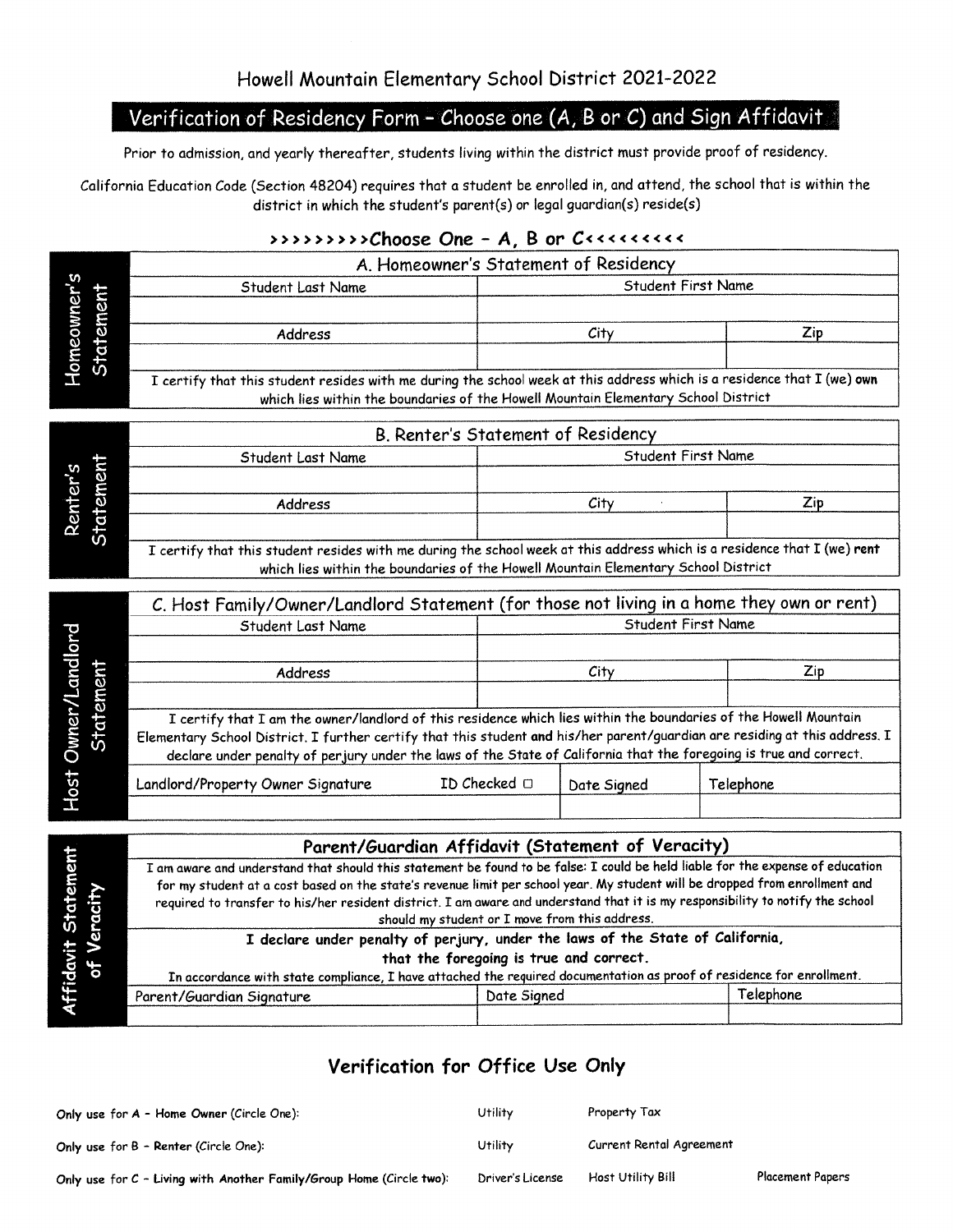

# Family-School Compact

Howell Mountain School

It is important that families and schools work together to help students achieve personal excellence through a process that included teachers, families, students and community representatives. The following are agreed upon roles and responsibilities that we as partners will carry out to support student success in school and in life.

## Staff Pledge:

I agree to carry out the following responsibilities to the best of my ability:

- Provide high-quality curriculum and instruction.
- Endeavor to motivate my students to learn.
- Have high expectations and help every child to develop a love of learning.  $\bullet$
- Communicate regularly with families about student progress.
- Provide a warm, safe, and caring learning environment.  $\bullet$
- Provide meaningful homework assignments to reinforce and extend learning.
- Encourage kindergarteners and their parents to read daily.  $\bullet$
- Participate in professional development opportunities that improve teaching and learning and support the formation of partnerships with families and the community.
- Actively participate in collaborative decision making and consistently work with families and my school colleagues to make the school accessible and a welcoming places for families which help each student achieve his/her highest academic standards.
- Respect the school, students, staff and families.